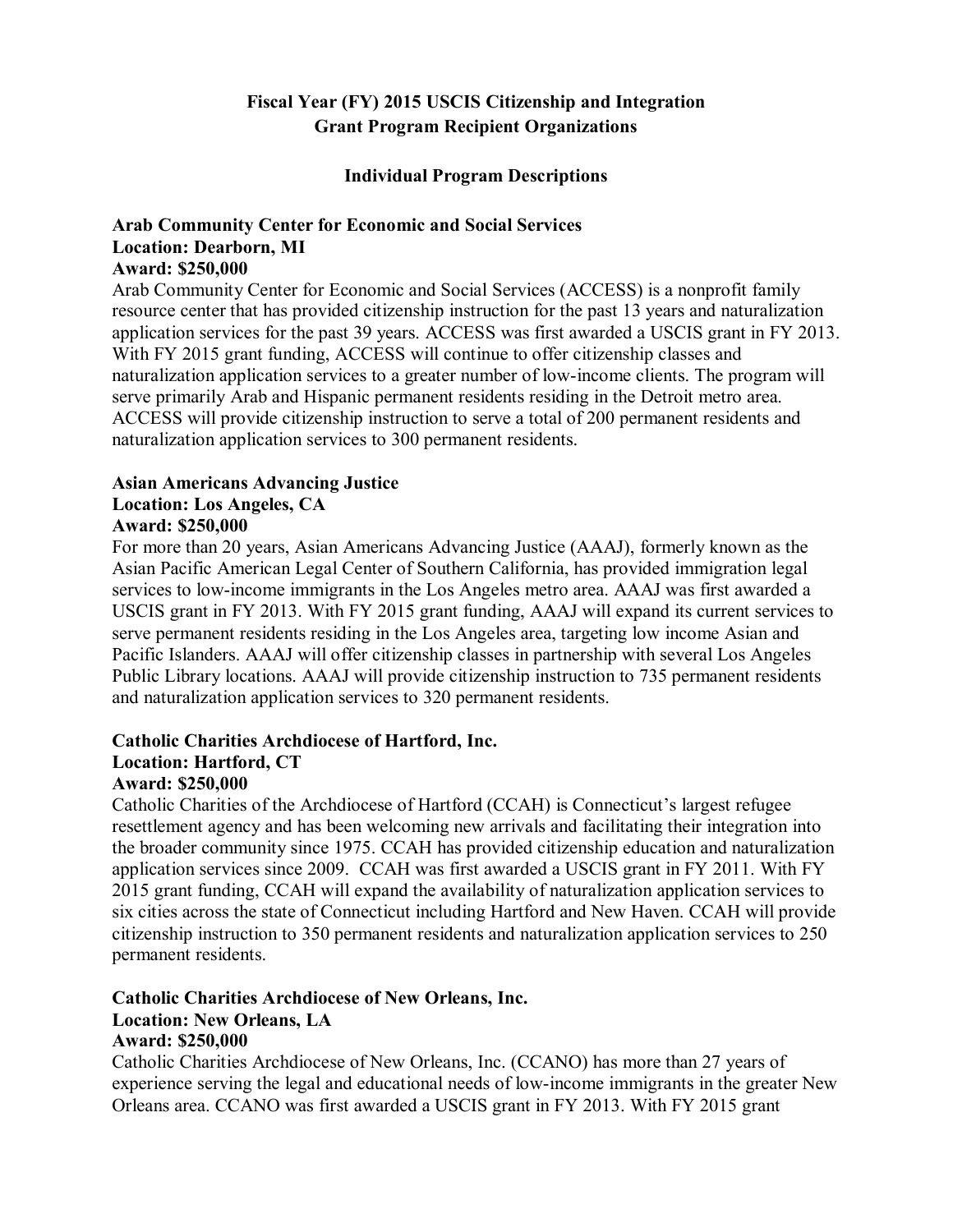funding, CCANO will continue to expand its *Pathway to Citizenship Program* by adding classroom locations to serve more permanent residents. The program will serve low-income permanent residents residing in underserved regions of the Greater New Orleans area who are primarily Hispanic, as well as those from Vietnam and China. CCANO will provide citizenship instruction to 400 permanent residents and provide naturalization application services to 400 permanent residents.

### **Catholic Charities Diocese of Fort Worth, Inc. Location: Fort Worth, TX Award: \$250,000**

Catholic Charities Diocese of Fort Worth, Inc. (CCFW) has provided the Fort Worth, Texas immigrant community with English as a Second Language (ESL) classes since 1992 and with immigration legal services since 1983. CCFW was first awarded a USCIS grant in FY 2010. With FY 2015 grant funding, CCFW will add additional classes, increase tutoring opportunities, and expand childcare availability in order to serve more permanent residents. The program serves permanent residents from Mexico, Iraq, Bhutan, Burma, El Salvador, and Cuba, among others. CCFW will provide 480 permanent residents with citizenship instruction and 288 permanent residents with naturalization application services.

### **Catholic Charities Diocese of Los Angeles, Inc. Location: Los Angeles, CA**

### **Award: \$250,000**

Catholic Charities Diocese of Los Angeles, Inc. (CCLA) has provided quality naturalization application services since 1955 and citizenship instruction since 2012. CCLA was first awarded USCIS funding in FY 2011 as a sub-awardee under a grant to the Catholic Legal Immigration Network, Inc. With FY 2015 grant funding, CCLA will continue to serve low-income permanent residents in Los Angeles County, the majority of whom are Latino. Through their partnership with the Los Angeles Public Libraries, they will offer citizenship education classes at four county libraries. CCLA will provide citizenship education instruction to 300 permanent residents and naturalization application services to 200 permanent residents.

### **Catholic Charities Diocese of Rochester, Inc.**

## **Location: Rochester, NY**

### **Award: \$250,000**

Catholic Charities Diocese of Rochester's Catholic Family Center (CFC) has served the Greater Rochester community since 1917 and has provided naturalization assistance services since 2012. It will partner with Rochester City School District's Office of Adult and Career Education Services to provide citizenship education. CFC will provide assistance to permanent residents from Burma, Bhutan Somalia, and Iraq, among others. CFC will provide citizenship education instruction to 200 permanent residents and naturalization application services to 200 permanent residents.

### **Catholic Charities Diocese of Trenton, Inc. Location: Trenton, NJ Award: \$249,986**

Catholic Charities Diocese of Trenton's *El Centro de Recursos Para Familias* (Family Resource Center, known as El Centro) has been providing family support and health services to immigrant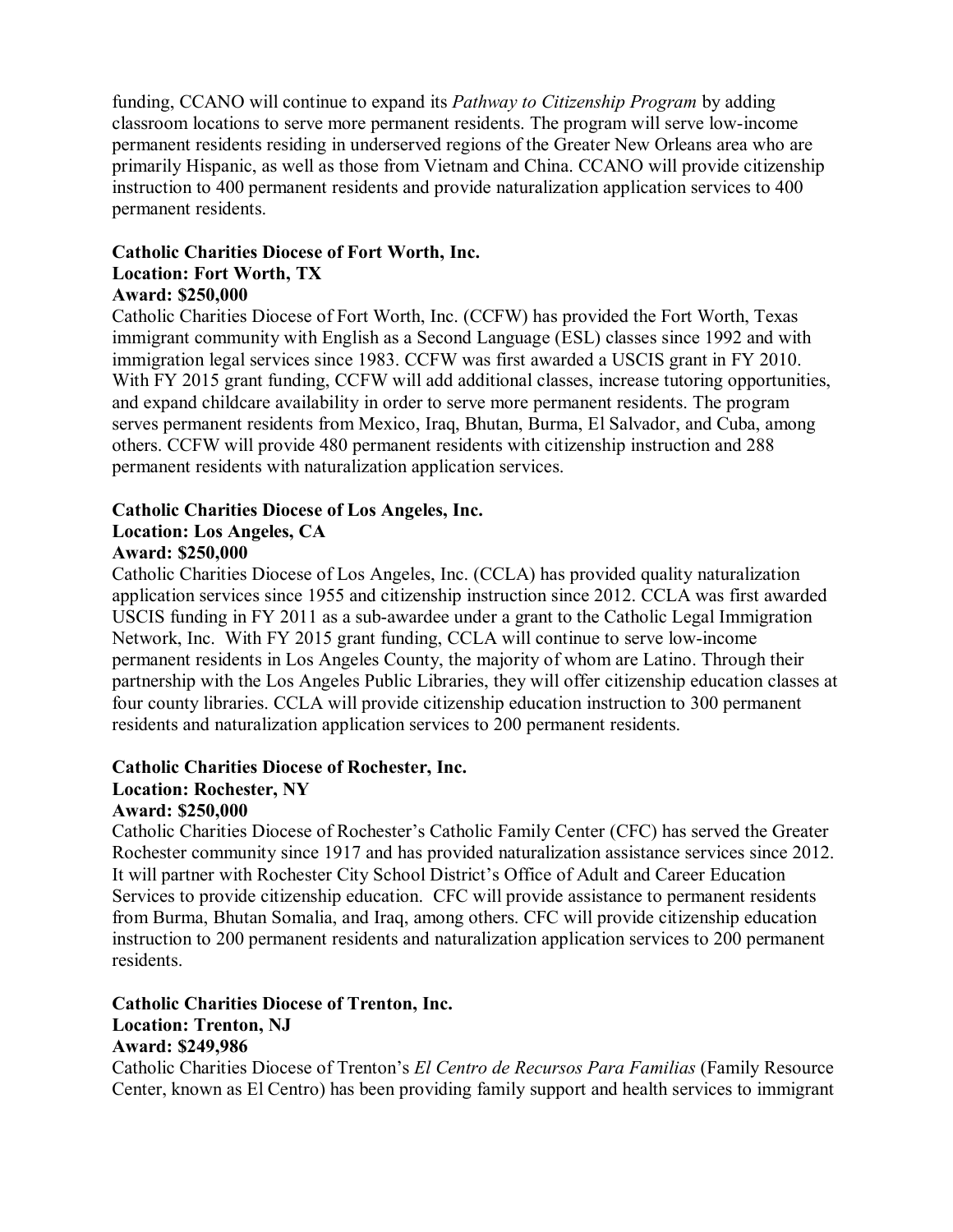families in the Trenton area since 1999. El Centro will provide services to permanent residents primarily from Latin America and the Caribbean residing in Trenton and Mercer County, New Jersey. El Centro will provide citizenship education instruction to 200 permanent residents and naturalization application services to 200 permanent residents.

### **Catholic Charities of Orange County, Inc. Location: Santa Ana, CA Award: \$250,000**

Catholic Charities of Orange County, Inc. (CCOC) has provided free citizenship instruction and naturalization application services to immigrants since 1976. CCOC was first awarded a USCIS grant in FY 2010. CCOC primarily serves permanent residents from Mexico, El Salvador, Guatemala, Philippines and Vietnam. With FY 2015 grant funding, CCOC will provide 300 permanent residents with citizenship instruction and 700 permanent residents with naturalization application services.

### **Central American Resource Center of California Location: Los Angeles, CA**

## **Award: \$250,000**

Central American Resource Center of California (CARECEN) has provided naturalization application services for over 20 years and citizenship education services since 2009. CARECEN first received a USCIS grant in FY 2009. While open to permanent residents of all countries, the majority of CARECEN's clients come from El Salvador, Guatemala, and Mexico. With FY 2015 grant funding, CARECEN will expand services in the Los Angeles and San Fernando Valley including offering a class at a Los Angeles Public Library branch location. CARECEN plans to provide classes to 360 permanent residents and 440 permanent residents with naturalization application services.

## **Church World Service, Inc. Location: Durham, NC**

### **Award: \$249,991**

Church World Service (CWS) has provided services to refugees and immigrants of central North Carolina area since 2009. Their partner, Orange County Literacy Council, has provided citizenship instruction since 2010. The primary focus will be on the low income, rural, loweducated, elderly, and/or disabled populations, with the majority of clients served expected to be from Mexico, Burma, Colombia, El Salvador, Honduras, Iraq and Vietnam. They will partner with local public libraries. CWS plans to enroll at least 200 students in citizenship classes, and provide naturalization application services to 200 permanent residents.

#### **Church World Service, Inc. Location: Harrisonburg, VA Award: \$250,000**

Since 1988, Church World Service, Inc. in Harrisonburg (CWS) has provided services to immigrants and refugees. CWS serves immigrants from Central America, Cuba, El Salvador, Eritrea, Iraq, Mexico, and the former USSR. In partnership with Skyline Literacy, CWS plans to increase the number of classes offered and expand services to neighboring counties in both Virginia and West Virginia. CWS first received USCIS funding in FY 2012 as a sub-awardee to Skyline Literacy. Skyline Literacy first received USCIS funding in FY 2010. CWS will provide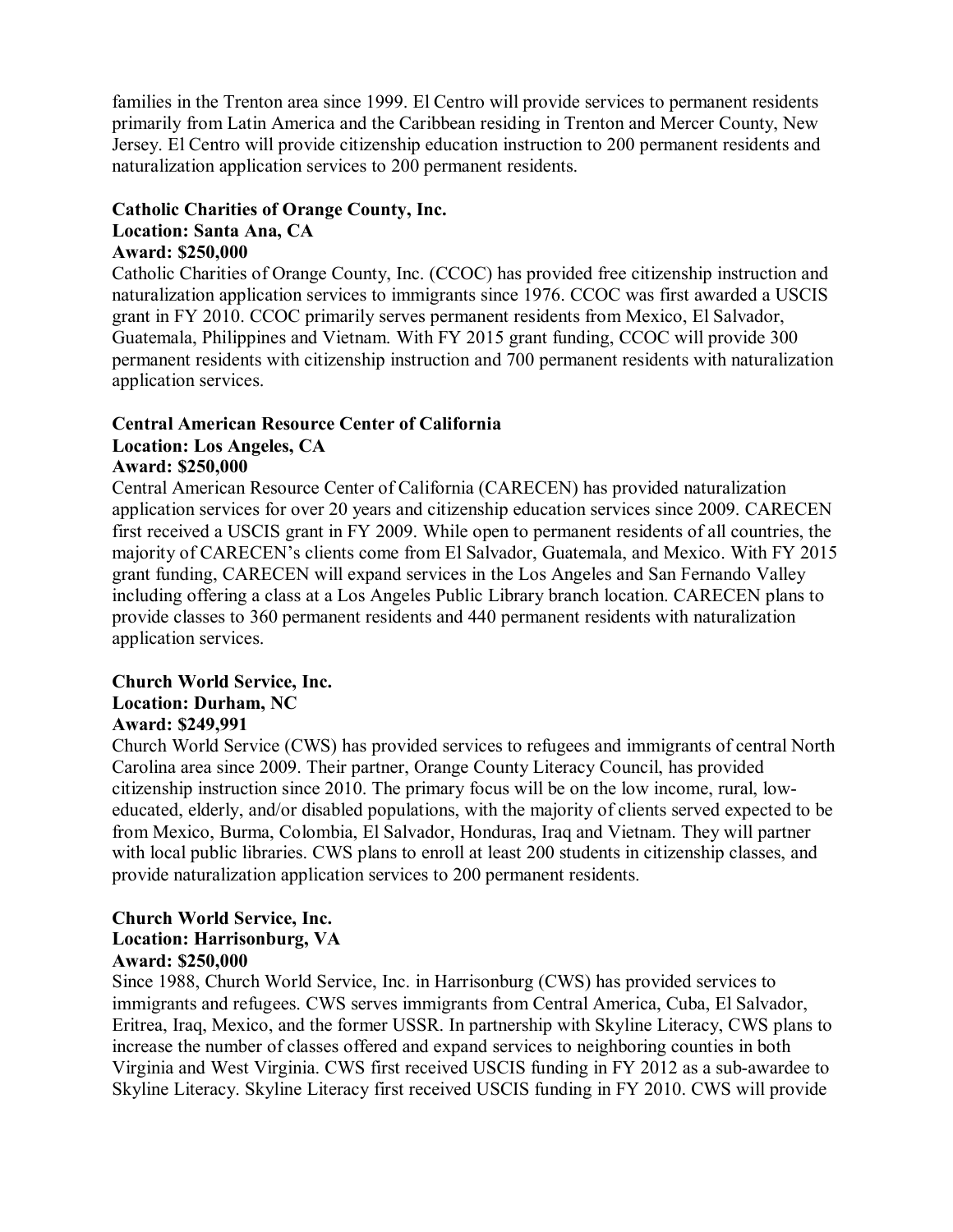citizenship instruction to 250 permanent residents and naturalization application services to 200 permanent residents.

### **Colorado African Organization Location: Denver, CO Award: \$248,364**

Since 2007, the Colorado African Organization (CAO) has provided education and social services to immigrants and refugees in the Denver metro area. CAO was first awarded a USCIS grant in FY 2010. CAO primarily serves permanent residents from a number of African countries and Bhutan, Burma, and Iraq. With FY 2015 grant funding, CAO will continue its partnerships with Lutheran Family Services Rocky Mountains and the Community College of Aurora. CAO intends to provide citizenship instruction to 340 permanent residents and naturalization application services to 210 permanent residents.

# **Emerald Isle Immigration Center**

# **Location: New York, NY**

## **Award: \$250,000**

Since 1988, Emerald Isle Immigration Center (EIIC) has provided legal assistance and social services to immigrants in the New York City boroughs of Queens, Brooklyn, and the Bronx. EIIC was first awarded a USCIS grant in FY 2011. With FY 2015 funding, EIIC will continue providing citizenship instruction and naturalization application services to clients from India, Bangladesh, Colombia, Dominica, Ecuador, Guyana, Jamaica, Mexico, Nepal, Peru, El Salvador, and Trinidad and Tobago. EIIC will provide citizenship instruction to 560 permanent residents and provide naturalization application services to at least 320 permanent residents.

### **English Skills Learning Center Location: Salt Lake City, UT Award: \$250,000**

### Since 1988, the English Skills Learning Center (ESLC) has provided English language instruction through small group classes and tutoring to underserved immigrants. ESLC partners with Catholic Community Services of Utah to provide naturalization application services. ESLC was first awarded a USCIS grant in FY 2011. With FY 2015 grant funding, ESLC will continue to serve refugees and immigrants from Mexico, Somalia, Sudan, Burma, Iraq, Burundi, Bosnia, Bhutan, and Peru, among other countries. ESLC will provide citizenship instruction to 450 permanent residents and provide naturalization application services to 900 permanent residents.

### **HANAC, Inc. Location: New York, NY**

### **Award: \$250,000**

The Hellenic American Neighborhood Action Committee (HANAC) has provided immigrant services since 1972, first addressing the needs of Greek and other immigrants in Astoria, New York. HANAC was first awarded a USCIS grant in FY 2010. HANAC currently serves immigrants from South and Central America, Eastern Europe, Middle East, and North Africa. With FY 2015 grant funding, HANAC will expand the number of classes at its three different sites to provide citizenship instruction to 216 permanent residents and naturalization application services to 250 permanent residents.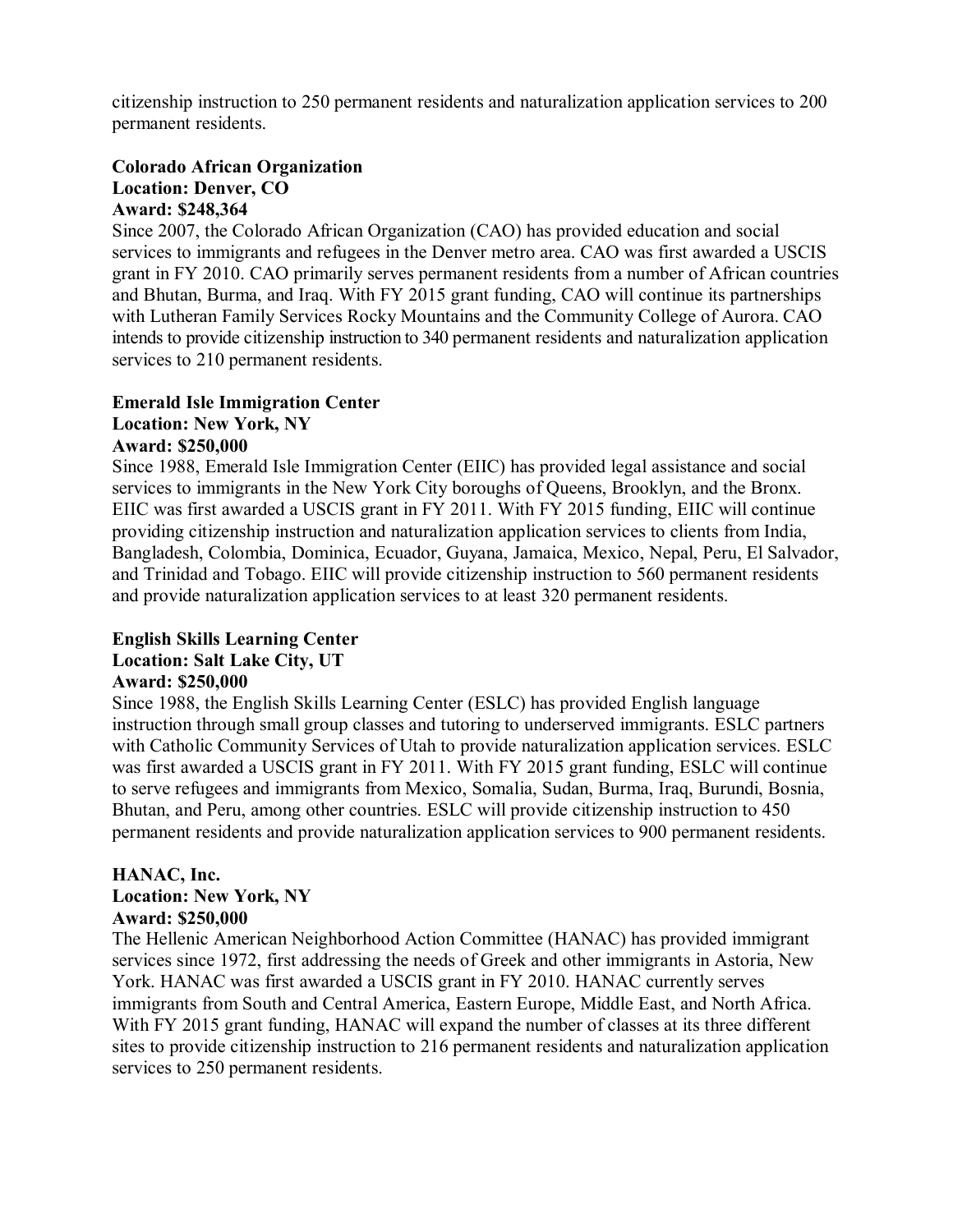# **HIAS and Council Migration Service of Philadelphia Location: Philadelphia, PA**

## **Award: \$250,000**

Through the Philadelphia Citizenship Action Network (P-CAN), HIAS and Council Migration Service (HIAS) of Philadelphia proposes to partner with seven agencies: Esperanza Immigration Legal Services (EILS), Indochinese American Council, New World Association, District 1199C Training Fund, Center for Literacy, Community Learning Center and the Welcoming Center for New Pennsylvanians. P-CAN plans on serving permanent residents in the Philadelphia area, including low income individuals and low wage health care workers. HIAS was first awarded a USCIS grant in FY 2012. FY 2015 funding will allow this partnership to provide citizenship instruction to 220 permanent residents and naturalization application services to 200 permanent residents.

### **Immigrant Law Center of Minnesota Location: St. Paul, MN Award: \$248,905**

Since 1996, the Immigrant Law Center of Minnesota (ILCM) has provided naturalization application services to immigrants in the Minneapolis and St. Paul metro area. ILCM was first awarded a USCIS grant in FY 2013. With FY 2015 funding, ILCM will continue providing services for low-income immigrants from Latin America and Somalia, as well as the Hmong and Karen communities. ILCM plans to enroll 270 permanent residents in citizenship instruction classes and to provide 256 permanent residents with naturalization application services.

### **Instituto del Progreso Latino Location: Chicago, IL**

### **Award: \$250,000**

Since 1977, Instituto del Progreso Latino (Instituto) has supported Hispanic immigrants and their families on the Southwest Side of Chicago. Through its *Pathways to Citizenship* program, a multi-level literacy and educational initiative, Instituto specializes in helping elderly and lowliterate immigrants from Mexico overcome barriers to education. Instituto was first awarded a USCIS grant in FY 2011. With FY 2015 grant funding, Instituto plans to enroll 540 permanent residents in citizenship education classes and provide 520 permanent residents with naturalization application services.

### **International Institute of Akron Location: Akron, OH Award: \$250,000**

The International Institute of Akron (IIA) has provided citizenship instruction since its founding in 1916 and has offered naturalization application services since the 1920s. IIA serves immigrants from Bhutan, Burma, Uzbekistan, Iraq, Liberia, Laos, Jordan, Vietnam, Serbia, Bosnia, India, Russia, and Mexico. IIA was first awarded USCIS grants in FY 2010.With FY 2015 funding IIA, in partnership with International Services Center of Cleveland, will expand services in Cuyahoga, Lake, and Geauga Counties. IIA will provide citizenship instruction to 700 permanent residents and naturalization application services to 800 permanent residents.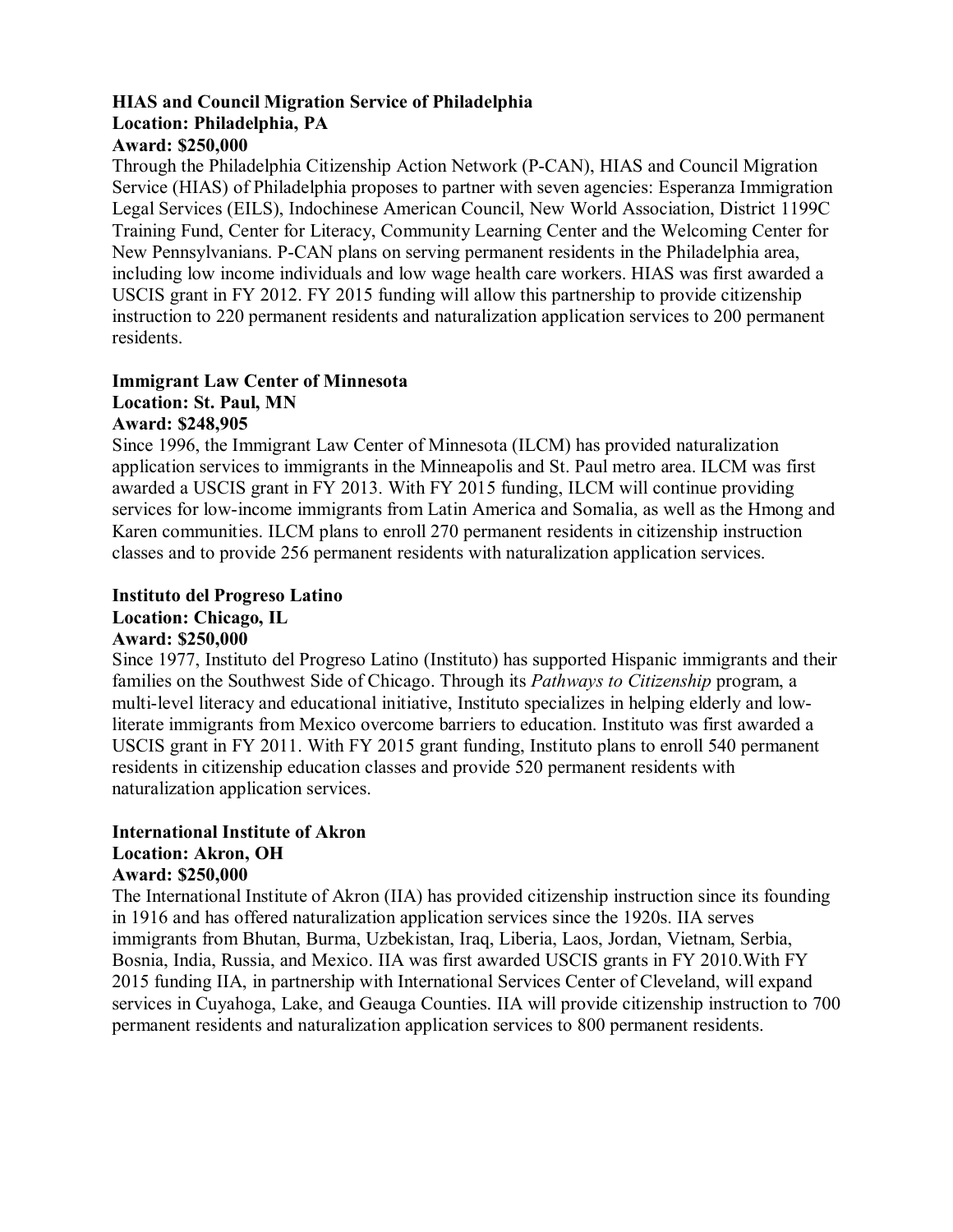### **International Institute of the Bay Area Location: San Francisco, CA Award: \$250,000**

The International Institute of the Bay Area (IIBA) has provided legal and educational services to immigrants in the San Francisco Bay Area for 95 years. IIBA was first awarded a USCIS grant in FY 2010. IIBA serves primarily low-income permanent residents from Latin America, many of whom are elderly and low-literate. With FY 2015 funding, IIBA will continue its current offering of citizenship classes and will add a Spanish-language class for seniors who are exempt from the English language portion of the naturalization test. IIBA will provide 275 permanent residents with citizenship instruction and 350 permanent residents with naturalization application services.

# **International Institute of Metropolitan St. Louis Location: St. Louis, MO**

### **Award: \$250,000**

Founded in 1919, the International Institute of St. Louis (IISTL) is a social service agency that currently has the largest adult ESL program in the St. Louis area. IISTL was first awarded a USCIS grant in FY 2009. With FY 2015 funding, IISTL will add classes to its existing program and continue its partnership with Legal Services of Eastern Missouri to provide legal assistance for complex cases. IISTL serves permanent residents from Afghanistan, Bhutan, Burma, Eritrea, Ethiopia, Iraq, and Somalia, among others. IISTL will provide citizenship instruction to 245 permanent residents and naturalization application services to 220 permanent residents.

## **International Rescue Committee, Inc.**

### **Location: Phoenix, AZ**

### **Award: \$250,000**

The International Rescue Committee in Phoenix (IRC) is a refugee resettlement agency that provides comprehensive social services to immigrants in the Phoenix metro area. IRC has provided naturalization application services since 1999 and citizenship instruction since 2010. IRC serves immigrants and refugees from a variety of countries, including Iraq, Mexico, Afghanistan, Burma, Congo, Ethiopia, Sudan, and Liberia. IRC was first awarded USCIS funding in FY 2011. With FY 2015 funding, IRC will provide citizenship instruction to 750 permanent residents and naturalization application services to 1150 permanent residents.

### **International Rescue Committee, Inc.**

### **Location: San Diego, CA**

### **Award: \$250,000**

Established in 1975, the International Rescue Committee in San Diego (IRC) is a refugee resettlement agency that provides comprehensive social services to immigrants in the San Diego metro area. IRC was first awarded a USCIS grant in FY 2009. IRC plans to serve permanent residents who are primarily from Iraq, Mexico, Vietnam, and Somalia. IRC will provide citizenship instruction to 550 permanent residents and naturalization application services to 1,250 permanent residents.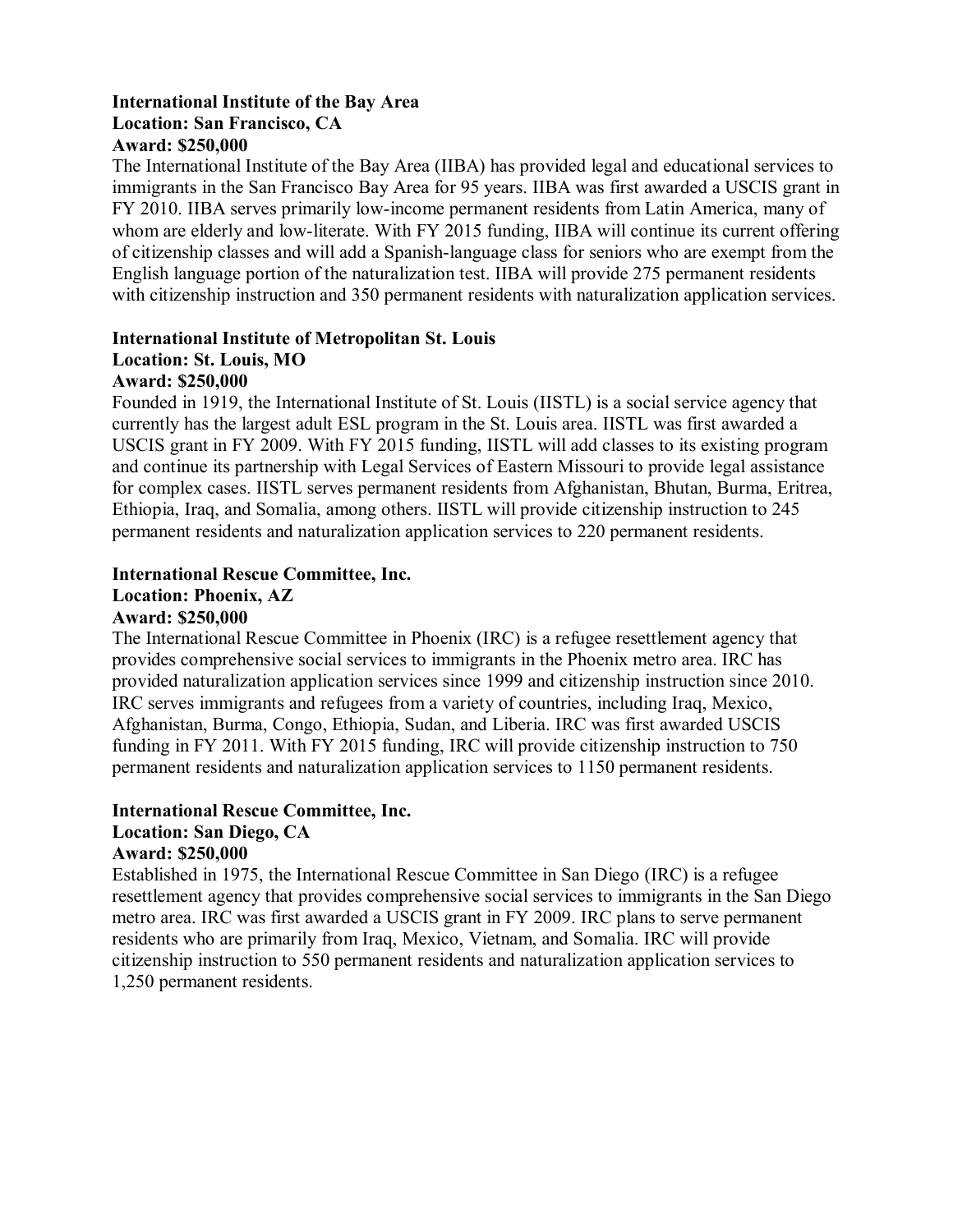# **Jewish Family and Vocational Service of Middlesex County, Inc. Location: Milltown, NJ**

## **Award: \$250,000**

Jewish Family and Vocational Service of Middlesex County, Inc. (JFVS) has provided citizenship preparation services to immigrants and refugees since 1988. JFVS was first awarded a USCIS grant in FY 2010. JFVS serves individuals from a variety of countries, including Belarus, China, Colombia, Ecuador, Egypt, India, Korea, Mexico, Peru, Russia, Sierra Leone, and Ukraine. JFVS will provide citizenship instruction to 355 permanent residents and naturalization application services to 500 permanent residents.

# **Jewish Family Service of San Diego Location: San Diego, CA**

### **Award: \$250,000**

Jewish Family Service of San Diego (JFS) has provided services to refugees and immigrants since 1918. The agency serves low-income, underserved individuals from Afghanistan, Burma, Colombia, Cuba, Eritrea, Ethiopia, Guatemala, Iraq, Mexico, Philippines, Russia, Ukraine, Somalia, and Vietnam, among others. JFS was first awarded a USCIS grant in 2011 as a subawardee. With USCIS funding, JFS will expand its services to provide 300 legal permanent residents with citizenship instruction and 400 legal permanent residents with naturalization application services.

### **Kentucky Refugee Ministries, Inc.**

# **Location: Louisville, KY**

### **Award: \$250,000**

Kentucky Refugee Ministries, Inc. (KRM) has provided citizenship preparation services since 2002 to immigrants in the Louisville metro area. KRM was first received a USCIS grant in FY 2013. KRM serves permanent residents from Bhutan, Burma, Cuba, and Iraq, among other countries. Many are preliterate, elderly, or single parents. KRM will provide 320 permanent residents with citizenship instruction classes and 400 permanent residents with naturalization application services.

### **Lutheran Community Services Northwest Location: Portland, OR Award: \$250,000**

Lutheran Community Services Northwest (LCSNW) has provided services since 1921, naturalization application services for 36 years and citizenship instruction for 19 years. LCSNW will target low-income permanent residents residing in the Portland metropolitan area, Multnomah, Washington and Clackamas Counties. LCSNW first received funding from USCIS in 2010. Through this grant, CSNW will provide citizenship instruction to 250 permanent residents and provide naturalization application services for 200 permanent residents.

### **Make the Road New York Location: New York, NY Award: \$250,000**

Founded in 1992, Make the Road New York (MRNY) is a community-based organization that provides a variety of social services to immigrants in the New York City metro area. With centers in Brooklyn; Queens; Staten Island; and Brentwood, Long Island, MRNY provides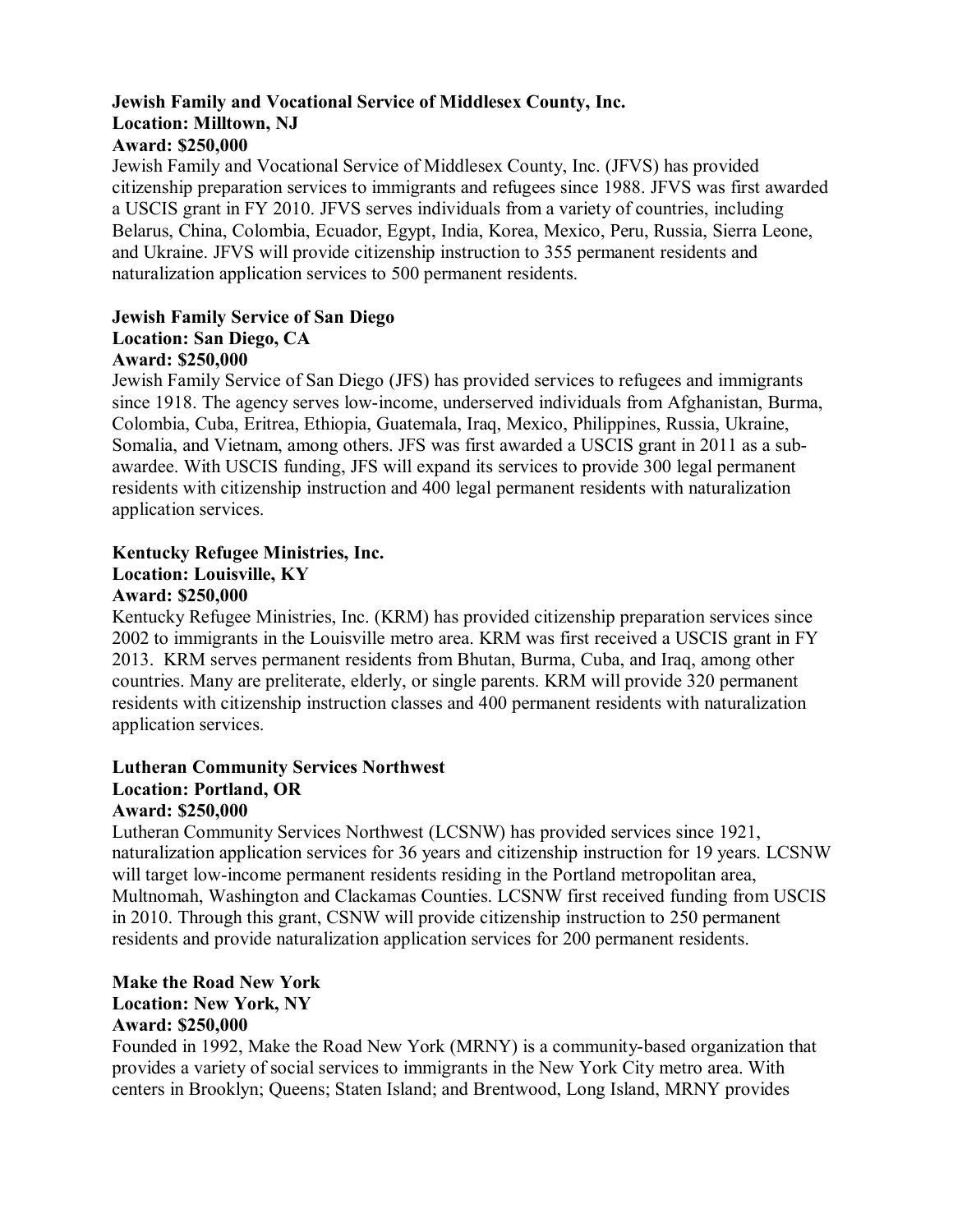citizenship instruction and naturalization application services to New York City's underserved Hispanic immigrant neighborhoods. MRNY was first awarded a USCIS grant in FY 2010. FY 2015 funding will enable MRNY to continue its Pathways to Citizenship Initiative, which includes four year-round citizenship classes that would not be possible without USCIS funding. The program anticipates providing citizenship instruction to 204 permanent residents and naturalization application services to 240 permanent residents.

#### **Montgomery College Location: Rockville, MD Award: \$249,944**

Since 2001, Montgomery College (MC) has offered citizenship preparation classes to permanent residents in Montgomery County, Maryland. MC was first awarded a USCIS grant in FY 2010. MC will continue its partnership with Catholic Charities Archdiocese of Washington, Inc. to provide naturalization application services. With FY 2015 grant funding, MC will further develop the "Enhanced Integration Task" (EIT) model to include a technology component, allowing students to learn or expand digital literacy skills. MC primarily serves permanent residents from El Salvador, Honduras, China, Iran, Peru and Ethiopia. MC will provide citizenship instruction to 480 permanent residents and 356 permanent residents will receive naturalization application services.

### **Neighborhood Centers, Inc. Location: Bellaire, TX Award: \$250,000**

Founded in 1907, Neighborhood Centers, Inc. is a community-based organization in the Greater Houston Area. Since 2006, Neighborhood Centers, Inc. has assisted immigrants from over fifteen countries with naturalization applications, primarily focusing on low-income neighborhoods. Neighborhood Centers plans to expand its *Immigration and Citizenship Program* and provide citizenship instruction to 300 permanent residents and naturalization application services to 215 permanent residents.

# **Neighborhood Christian Legal Clinic Location: Indianapolis, IN**

## **Award: \$238,508**

The Neighborhood Christian Legal Clinic (the Clinic) has been providing legal aid since 1994 and naturalization application services since 2000. They will partner with the Metropolitan School District of Washington Township's Community and Continuing Education program, which has ten years of experience in providing citizenship instruction to immigrants. The program will primarily serve immigrants and refugees from Burma, Egypt, El Salvador, Honduras, Mexico, and Nigeria. The Clinic will provide citizenship instruction to 252 permanent residents and naturalization application services to 300 permanent residents.

### **New American Pathways, Inc. Location: Atlanta, GA Award: \$250,000**

For over 30 years, New American Pathways (NAP, previously as Refugee Resettlement and Immigration Services of Atlanta/RRISA) has served immigrants and refugees. Literacy Action, founded in 1968, is the oldest and largest adult basic education nonprofit in the southeastern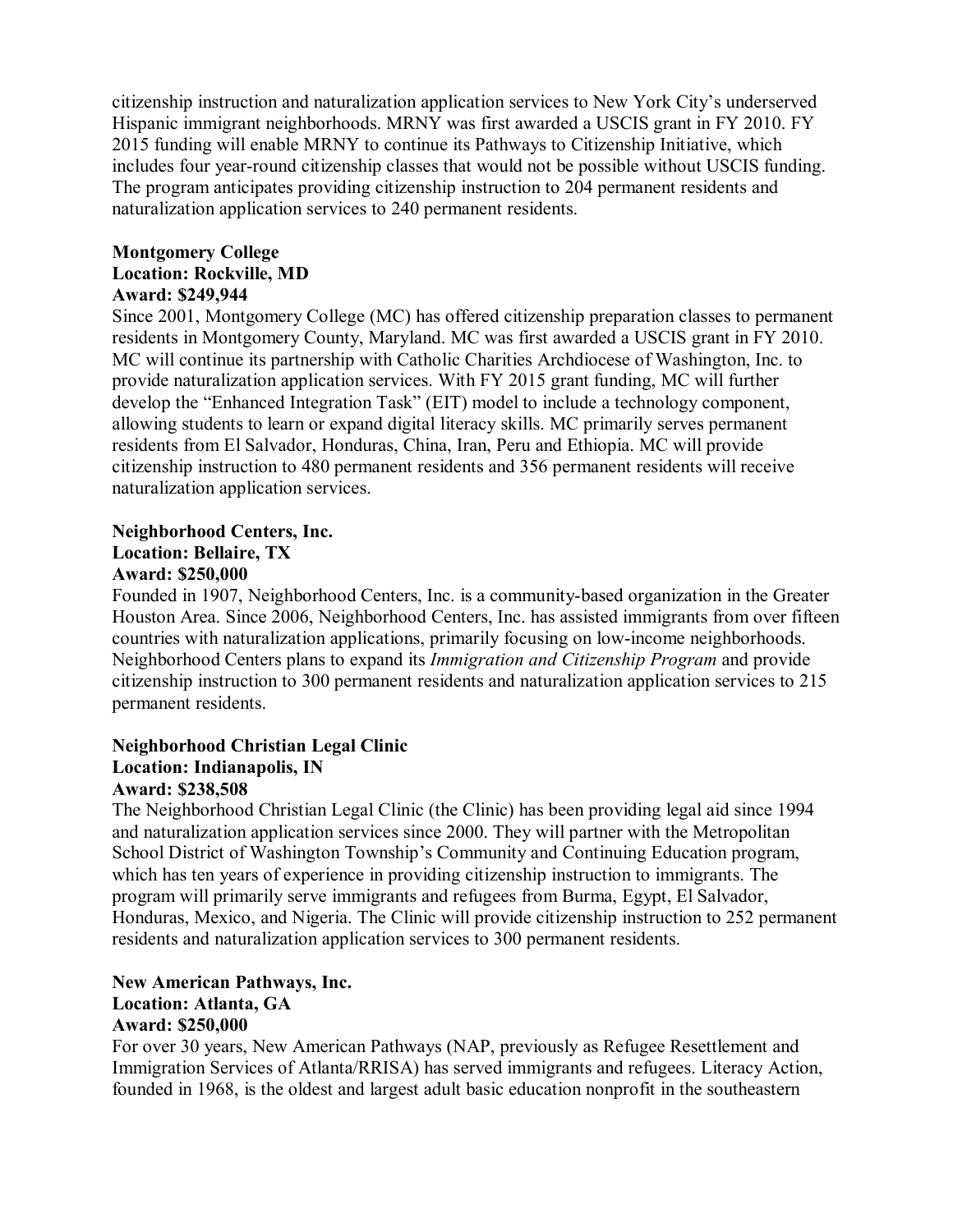United States. Through its *Pathway to Citizenship* program, NAP will partner with Literacy Action to provide services to immigrants and refugees from primarily Somalia, Eritrea, Ethiopia, Burma, Burundi, Cuba, Bhutan, Nepal, Congo, Liberia and Iraq. NAP will provide citizenship instruction to 200 permanent residents and naturalization application services to 200 permanent residents.

### **Northside Independent School District Location: San Antonio, TX Award: \$250,000**

The Northside Independent School District's (NISD) Adult Education (AE) Department has 21 total years of experience providing citizenship instruction. They will partner with Catholic Charities, Archdiocese of San Antonio (CCAOSA) which has over ten years of experience providing naturalization application services to immigrants. The primary population served will be refugees from Burma, Iraq, and Bhutan, as well as immigrants from Mexico, Central America, and South America. NISD and CCAOSA will provide citizenship instruction to 240 permanent residents and naturalization application services for 200 permanent residents.

### **Progreso Latino, Inc. Location: Central Falls, RI Award: \$250,000**

Progreso Latino, Inc., a social service provider for 36 years, is the fiscal agent of the *Rhode Island Citizenship Consortium* (the Consortium), a group of five nonprofit agencies each with 20 years of experience serving the immigrant community. Progreso Latino was first awarded a USCIS grant in FY 2009. With FY 2015 grant funding, Progreso Latino will offer additional courses and citizenship clinics. Clients include permanent residents from the Dominican Republic, Guatemala, Portugal, Cape Verde, Liberia, and Cambodia. The Consortium will provide 410 permanent residents with citizenship instruction and 400 permanent residents with naturalization application services.

### **Refugee Women's Alliance (ReWA) Location: Seattle, WA Award: \$249,074**

The Refugee Women's Alliance (ReWA) has provided citizenship instruction and naturalization application services to permanent residents for 15 years. Through this grant, ReWA plans to expand their services to low-income immigrants from Burma, Bhutan, Iraq, Somalia, and Vietnam who reside in Seattle and South King County. ReWA will provide citizenship instruction to 200 permanent residents and naturalization application services to 200 permanent residents.

## **School Board of Miami-Dade County**

## **Location: Miami, FL**

### **Award: \$250,000**

The School Board of Miami-Dade County (Miami-Dade) is Florida's largest provider of English literacy and citizenship education. Miami-Dade was first awarded a USCIS grant in FY 2010. With FY 2015 grant funding, Miami-Dade will continue its partnership with Catholic Legal Services of the Archdiocese of Miami, to manage its *Fast Track to Citizenship Program*. The program serves permanent residents from Cuba, Haiti, the Dominican Republic, and Colombia,